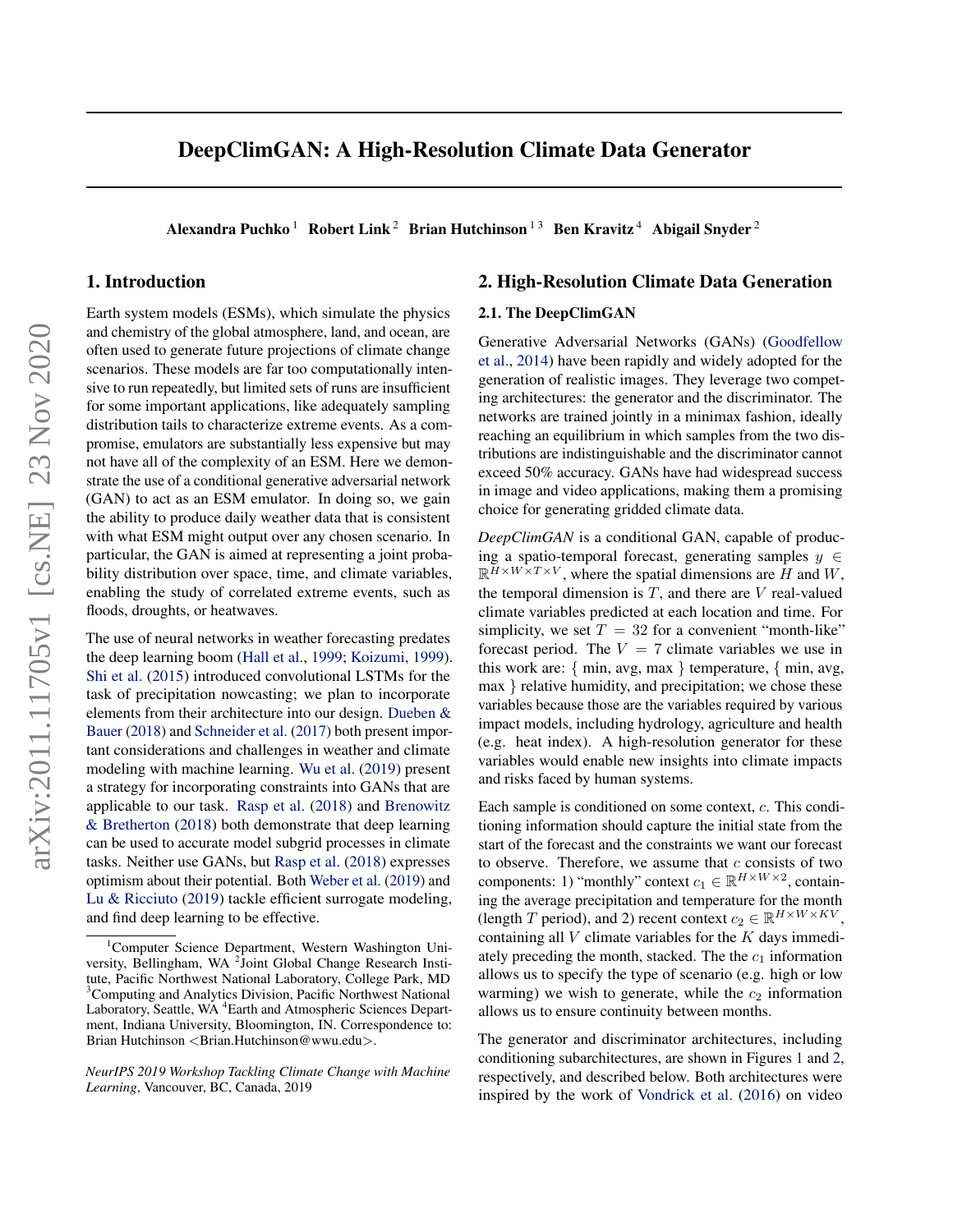<span id="page-1-0"></span>

Figure 1. Generator.

generation with GANs.

#### GENERATOR

As shown in the bottom track of Fig. 1, the base generator projects noise  $z \in \mathbb{R}^{100}$  to  $\mathbb{R}^{40\overline{96}}$  via two fully connected layers; it is then reshaped and fed through a series of six 3d up (transposed) convolutions. After all but the last layer, we apply batch normalization [\(Ioffe & Szegedy,](#page-3-0) [2015\)](#page-3-0) followed by a ReLU activation function. For the output layer, we apply ReLU only to the precipitation channel to, avoid predicting negative precipitation, while still allowing precipitation-free days. Additionally, we pass the mean, maximum and minimum relative humidity through a logistic sigmoid to constrain them to be in  $(0, 1)$ .

As described above, we incorporate two forms of context: low resolution monthly totals  $c_1$ , and a high resolution initial condition  $c_2$ . These contexts are injected at each convolutional layer into the base generator. The original contexts  $c_1$  and  $c_2$  are spatially downsampled through a series of 2d convolutional and  $2 \times 2$  maxpool layers. We replicate the 2d contexts across the time dimension and then append along the channel dimension so that it serves as additional input to each 3d up convolution. The end result, in the lower right of Fig. 1, is our spatio-temporal forecast for all  $V$  climate variables.

#### **DISCRIMINATOR**

The discriminator, shown in Fig. 2, consists of four 3d convolution layers followed by two fully connected layers. Each layer is followed by batch normalization [\(Ioffe & Szegedy,](#page-3-0) [2015\)](#page-3-0) and leaky ReLU [\(Xu et al.,](#page-3-0) [2015\)](#page-3-0). The output activation is logistic sigmoid, yielding a scalar probability of the data being real (i.e., instead of generated). Conditioning is



Figure 2. Discriminator.

accomplished by appending the context along the channel dimension of the input.

#### TRAINING

We train the model with alternating updates for generator and discriminator. Our true examples are 32 day periods with randomly sampled start days. The high resolution context  $(c_2)$  is the five days prior to the sampled month. The low resolution context is produced by averaging precipitation and temperature over the 32 day period. The model is implemented in PyTorch, based on a model described in [Vondrick et al.](#page-3-0) [\(2016\)](#page-3-0). We use Adam [\(Kingma & Ba,](#page-3-0) [2014\)](#page-3-0) to optimize the model. The learning rate is fixed at 0.0002 with a momentum of 0.5 and a batch size of 32. We initialize all weights with zero mean Gaussian noise with standard deviation 0.02. To improve training, we have explored 1) adding Gaussian noise to the real and generated data before feeding to the discriminator, 2) adding an experience replay mechanism, in which previously generated samples are stored and also fed to the discriminator, and 3) pretraining the generator to produce similar marginal temperature and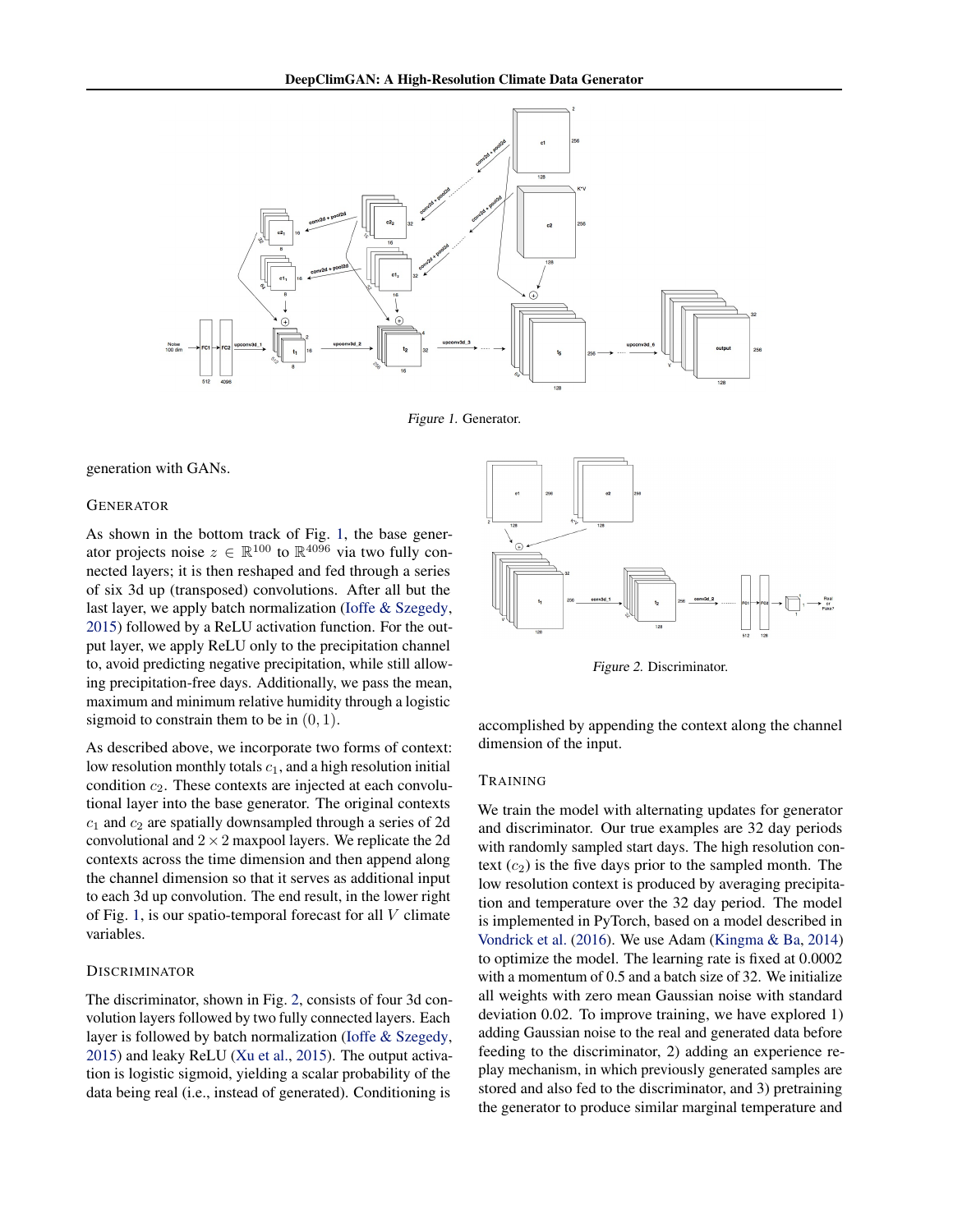precipitation statistics as ground truth data.

### 2.2. Generation with the DeepClimGAN

We generate high-resolution weather arbitrarily far into the future as follows:

- 1. Run a low-resolution ESM emulator to produce monthly contexts  $(c_1s)$  for as many future months as desired.
- 2. Sample month 1's weather from the generator, conditioned on K days of ground truth  $c_2$  and the first month's low resolution context  $c_1$ .
- 3. For  $i = 2...N$ : take the last K days of the previous month's generated data as the new  $c_2$ , input the corresponding  $c_1$  from the low-resolution emulator and sample month *i*'s weather from the generator.

The rationale for using the initial state context is that it allows us to maintain continuity: when we chain several months of generated data together, conditioning on the last few days of the previous month allows us to avoid having statistical artifacts at the month boundary.

# 3. Experiments and Initial Findings

#### 3.1. Data

We used daily resolution CMIP5 ("Coupled Model Intercomparison Project, Phase 5") [\(Taylor et al.,](#page-3-0) [2011\)](#page-3-0) archival data for the MIROC5 model [\(Watanabe et al.,](#page-3-0) [2010\)](#page-3-0) under different greenhouse gas emission scenarios. The scenarios provided by the model span: pre-industrial (idealized, constant 1860 conditions, run for 200 years), historical (1861- 2005), future (2006-2099), and extended future (2100-2299). Each scenario is represented in several realizations (simulations with different initial conditions to capture a range of internal variability). Details of the source data are provided in Table [1](#page-4-0) in Appendix B. DeepClimGAN is agnostic to the model it emulates: swapping the training data should result in a generator that can approximate the desired data distribution. We selected 1680 years of data for training. A daily map for each of the climate variables is represented in 128  $\times$  256 spatial resolution. We applied  $\log(1 + x)$ normalization for precipitation, mapped relative humidity into (0, 1) and standardized the temperature variables.

### 3.2. Initial Findings

Figures 3 and 4 show the results of initial experiments, with a model that includes pretraining as described in Sec. [2.](#page-0-0) Fig. 3 shows histograms of temperature over 320 randomly sampled 32-day periods, contrasting ground truth with generator output. Fig. 4 shows real and generated daily temperatures for one 32 day period, for six spatial locations, each belonging to a distinct region. Both figures suggest



Figure 3. Histogram of real vs generated daily avg. temperature.



Figure 4. Real (top) and generated (bottom) daily temperature (K).

that the generator is capable of generating fairly realistic daily average temperature values.

### 4. Future Work

Our initial findings are encouraging, but there remains a great deal of important work for this on-going project. First, we must continue to develop and refine evaluation metrics for this task. While evaluating GANs is notoriously challenging, our use case opens the door to some promising approaches. In addition to the ideas discussed in Appendix A, we will explore ways to quantify the generation quality for downstream applications (e.g. characterizing extreme events). Second, extensive experimentation is needed in order to assess the model's ability to model the distributions induced by different climate emulators and climate change scenarios. Third, there are other promising architectures to be considered for the discriminator and generator, including those based on convolutional LSTMs. Fourth, there is rich literature of techniques we plan to draw from to improve the generative quality of our GANs (e.g. label smoothing, historical averaging, modified cost functions). Finally, we plan to generate datasets and disseminate both the data and DeepClimGAN tool to facilitate climate change research.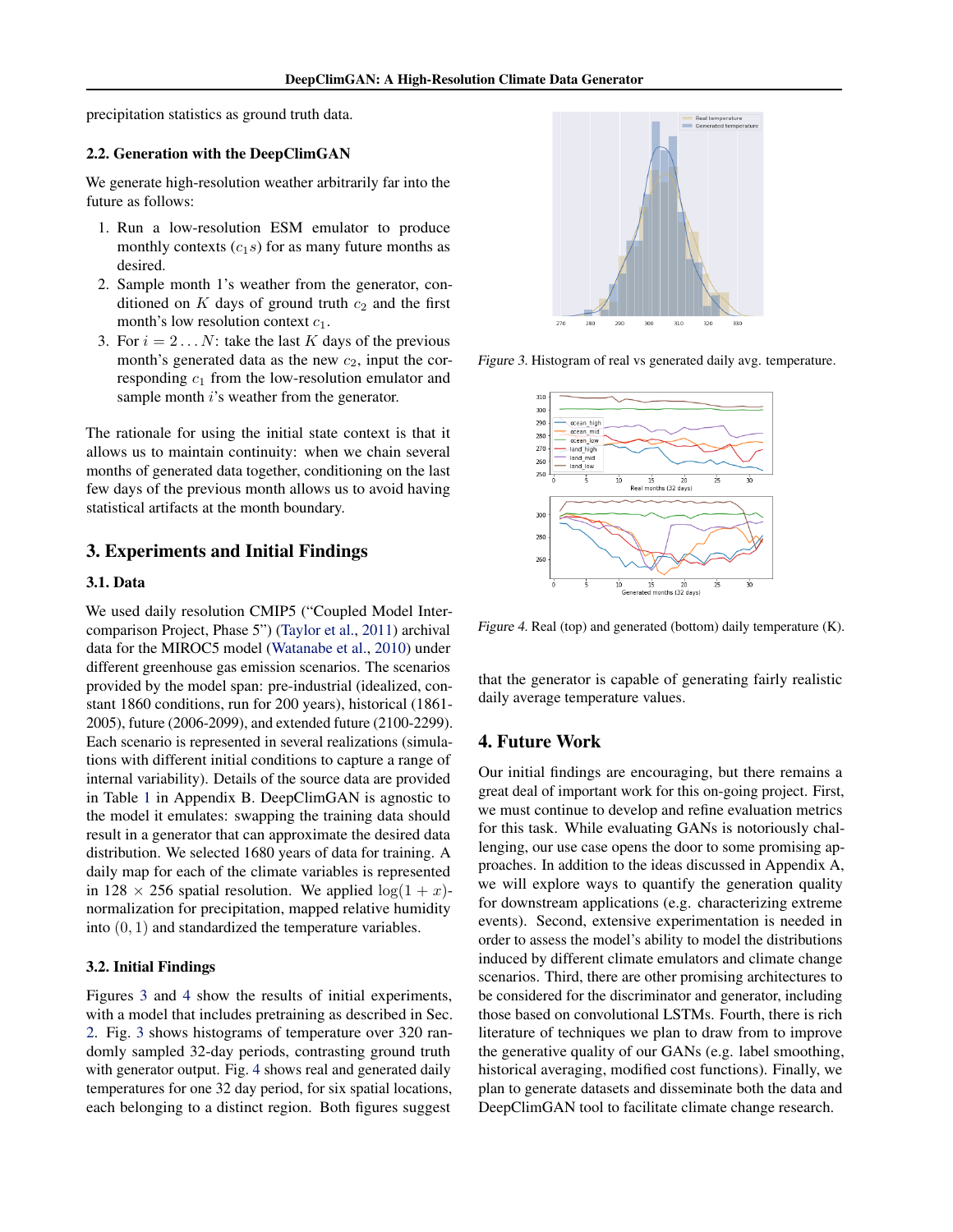# <span id="page-3-0"></span>References

- Brenowitz, N. and Bretherton, C. Prognostic validation of a neural network unified physics parameterization. 05 2018. doi: 10.31223/osf.io/eu3ax.
- Dueben, P. D. and Bauer, P. Challenges and design choices for global weather and climate models based on machine learning. *Geoscientific Model Development*, 11(10):3999– 4009, 2018. doi: 10.5194/gmd-11-3999-2018.
- Goodfellow, I. J., Pouget-Abadie, J., Mirza, M., Xu, B., Warde-Farley, D., Ozair, S., Courville, A., and Bengio, Y. Generative Adversarial Networks. *arXiv e-prints*, art. arXiv:1406.2661, Jun 2014.
- Hall, T., Brooks, H., and Doswell III, C. Precipitation forecasting using a neural network. *Weather and Forecasting - WEATHER FORECAST*, 14, 06 1999. doi: 10.1175/1520-0434(1999)014\$\langle\$0338: PFUANN\$\rangle\$2.0.CO;2.
- Ioffe, S. and Szegedy, C. Batch Normalization: Accelerating Deep Network Training by Reducing Internal Covariate Shift. *arXiv e-prints*, art. arXiv:1502.03167, Feb 2015.
- Jitkrittum, W., Szabo, Z., Chwialkowski, K., and Gretton, A. Interpretable Distribution Features with Maximum Testing Power. *arXiv e-prints*, art. arXiv:1605.06796, May 2016.
- Kingma, D. P. and Ba, J. Adam: A Method for Stochastic Optimization. *arXiv e-prints*, art. arXiv:1412.6980, Dec 2014.
- Koizumi, K. An objective method to modify numerical model forecasts with newly given weather data using an artificial neural network. *Weather and Forecasting - WEATHER FORECAST*, 14:109–118, 02 1999. doi: 10.1175/1520-0434(1999)014\$\langle\$0109: AOMTMN\$\rangle\$2.0.CO;2.
- Lu, D. and Ricciuto, D. Efficient surrogate modeling methods for large-scale earth system models based on machine-learning techniques. *Geoscientific Model Development*, 12(5):1791–1807, 2019. doi: 10.5194/ gmd-12-1791-2019.
- Rasp, S., S. Pritchard, M., and Gentine, P. Deep learning to represent subgrid processes in climate models. *Proceedings of the National Academy of Sciences*, 115: 201810286, 09 2018. doi: 10.1073/pnas.1810286115.
- Schneider, T., Lan, S., Stuart, A., and Teixeira, J. Earth system modeling 2.0: A blueprint for models that learn from observations and targeted high-resolution simulations. *Geophysical Research Letters*, 08 2017. doi: 10.1002/2017GL076101.
- Shi, X., Chen, Z., Wang, H., Yeung, D.-Y., Wong, W.-k., and Woo, W.-c. Convolutional LSTM Network: A Machine Learning Approach for Precipitation Nowcasting. *arXiv e-prints*, art. arXiv:1506.04214, Jun 2015.
- Sutherland, D. J., Tung, H.-Y., Strathmann, H., De, S., Ramdas, A., Smola, A., and Gretton, A. Generative Models and Model Criticism via Optimized Maximum Mean Discrepancy. *arXiv e-prints*, art. arXiv:1611.04488, Nov 2016.
- Taylor, K. E., Ronald, S., and Meehl, G. An overview of cmip5 and the experiment design. *Bulletin of the American Meteorological Society*, 93:485–498, 11 2011. doi: 10.1175/BAMS-D-11-00094.1.
- Vondrick, C., Pirsiavash, H., and Torralba, A. Generating Videos with Scene Dynamics. *arXiv e-prints*, art. arXiv:1609.02612, Sep 2016.
- Watanabe, M., Suzuki, T., O'ishi, R., Komuro, Y., Watanabe, S., Emori, S., Takemura, T., Chikira, M., Ogura, T., Sekiguchi, M., et al. Improved climate simulation by miroc5: mean states, variability, and climate sensitivity. *Journal of Climate*, 23(23):6312–6335, 2010.
- Weber, T., Corotan, A., Hutchinson, B., Kravitz, B., and Link, R. Technical note: Deep learning for creating surrogate models of precipitation in earth system models. *Atmospheric Chemistry and Physics Discussions*, pp. 1– 16, 04 2019. doi: 10.5194/acp-2019-85.
- Wu, J.-L., Kashinath, K., Albert, A., Chirila, D., Prabhat, and Xiao, H. Enforcing Statistical Constraints in Generative Adversarial Networks for Modeling Chaotic Dynamical Systems. *arXiv e-prints*, art. arXiv:1905.06841, May 2019.
- Xu, B., Wang, N., Chen, T., and Li, M. Empirical Evaluation of Rectified Activations in Convolutional Network. *arXiv e-prints*, art. arXiv:1505.00853, May 2015.